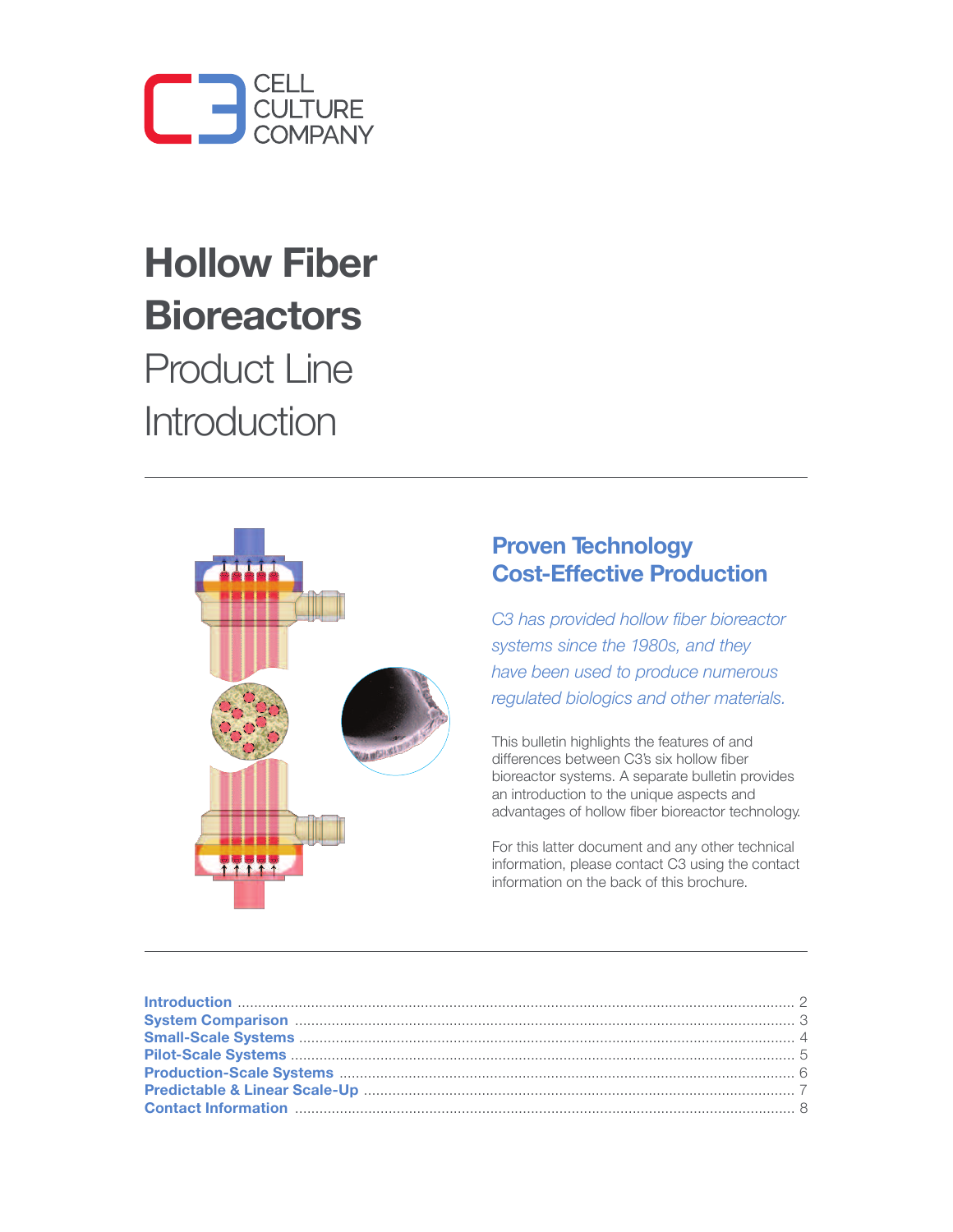### **Introduction**

Achieving high cell densities and reducing the costs to produce biologics are desirable but not always simple or inexpensive goals. C3's hollow fiber bioreactor systems are a solution to both goals. C3 has four hollow fiber bioreactor (HFBrx) systems to address a wide range of production applications. We offer one small-scale system, two pilot-scale systems and one production-scale system.



HF Primer™



AutovaxID®



AcuSyst-MAXIMIZER®



AcuSyst-XCELLERATOR™

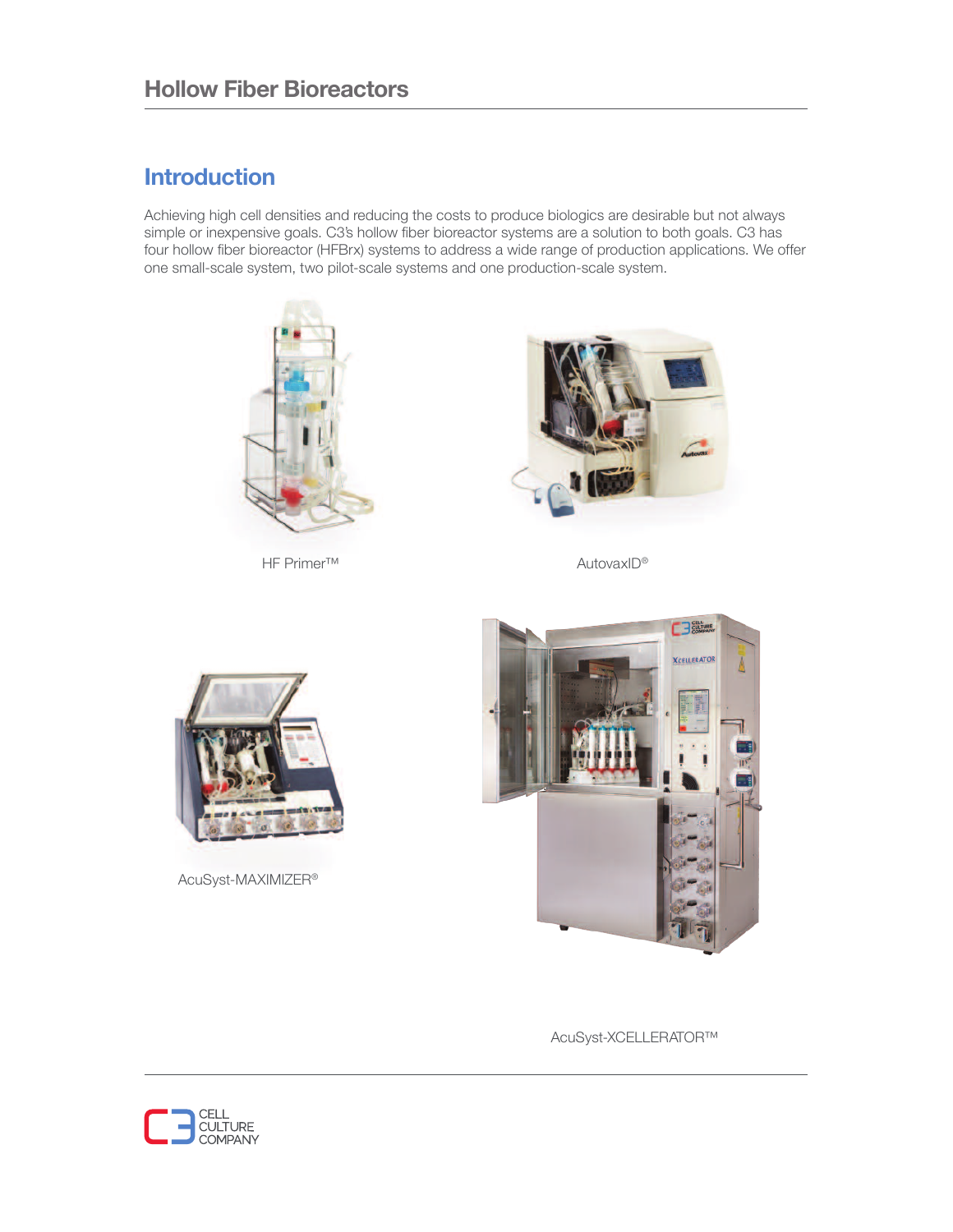## **C3's Bioreactor Systems**

A range of capacities and automation to accommodate your production needs.

|                              | <b>Highlights</b>                                                                                                                                                                                                                                                                                                                                      | <b>Equipment Needed</b>                                                                                 | <b>Achievable Cell</b><br><b>Counts</b> |
|------------------------------|--------------------------------------------------------------------------------------------------------------------------------------------------------------------------------------------------------------------------------------------------------------------------------------------------------------------------------------------------------|---------------------------------------------------------------------------------------------------------|-----------------------------------------|
| <b>HF Primer™</b>            | Replaces:<br>• T-Flasks & Spinner Flasks<br>• Roller Bottles<br>• Ascites<br>• Wave and Others<br>• Low-Cost Feasibility System Before<br>Scaling-up                                                                                                                                                                                                   | $\bullet$ CO <sub>2</sub> Incubator<br>• One Masterflex<br>Pump System                                  | $1 - 10 \times 10^{6}$                  |
| AutovaxID®                   | • Simultaneous Production from 1-3<br>Cell Lines<br>• Most Automated System, Controlling:<br>- pH, Incubator Temperature,<br>- Lactate, ICS & ECS Perfusion<br>and Others<br>• Simplest Setup & Operation of all<br>Pilot-Scale Systems<br>• Web Browser Remote Control<br>• Integral Refrigerator for Supernatant<br><b>Storage During Collection</b> | • CO <sub>2</sub> Supply<br>• 100-240 VAC<br>• One Masterflex<br><b>Pump System</b><br>• LAN Connection | $1.5 \times 10^{11}$                    |
| <b>MAXIMIZER<sup>®</sup></b> | Automated Control of:<br>• pH, Incubator Temperature,<br>ICS & ECS, Perfusion, and Others<br>• 1 Cell Line at a Time                                                                                                                                                                                                                                   | $\bullet$ CO <sub>2</sub> Supply<br>$\bullet$ 100-240 VAC                                               | $2 - 4 \times 10^{11}$                  |
| XCELLERATOR™                 | Automated control of:<br>• pH Control, Incubator Temperature,<br>ICS & ECS Perfusion, and Others<br>• 1-2 Cell Lines at a Time<br>• Web Browser Remote Control<br>• Integral Refrigerator For Supernatant<br><b>Storage During Collection</b>                                                                                                          | $\bullet$ CO <sub>2</sub> Supply<br>$\bullet$ 100-240 VAC<br>• LAN Connection                           | $1 - 2 \times 10^{12}$                  |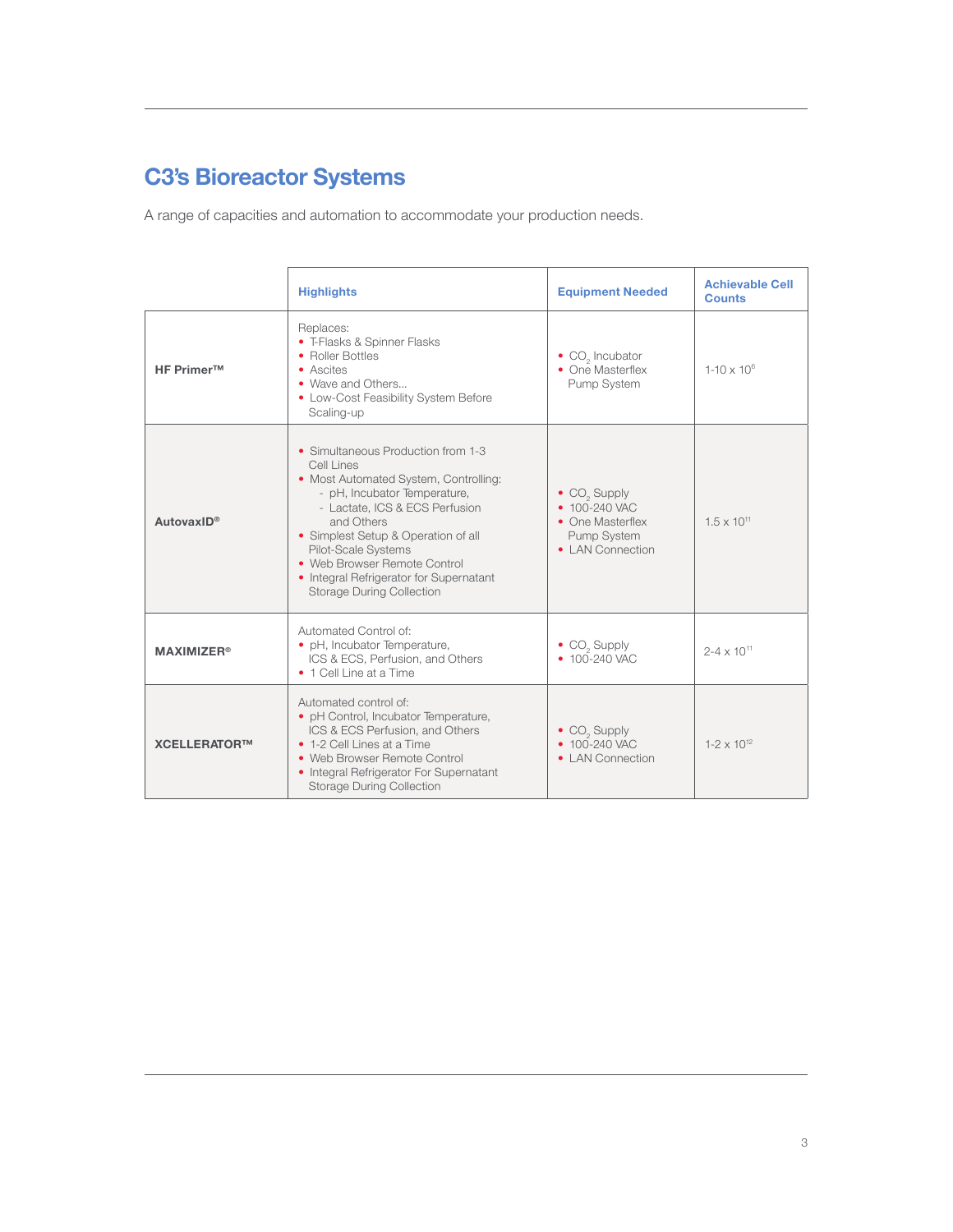## **Small-Scale Systems**

|                                                 | <b>HF Primer™</b>                                              |
|-------------------------------------------------|----------------------------------------------------------------|
| <b>Excellent alternative to</b>                 | T-Flasks, Spinners, Roller Bottles, Ascites,<br>Wave, CelliGen |
| <b>Runs weeks to months</b>                     | <b>Yes</b>                                                     |
| Uses single-use disposables                     | Yes                                                            |
| Culture suspension or adherent cells            | <b>Yes</b>                                                     |
| Bioreactor culture volume and size              | 80 mL ,1.1 m <sup>2</sup>                                      |
| <b>Number of bioreactors</b>                    | $\mathbf{1}$                                                   |
| Simultaneous cell lines in culture              | 1                                                              |
| <b>Cells supported</b>                          | $~5 \times 10^{10}$                                            |
| pH control                                      | via CO <sub>2</sub> Incubator                                  |
| Temperature control                             | via CO <sub>2</sub> Incubator                                  |
| <b>Unsupplemented media</b><br>change method    | Manual, open system                                            |
| <b>Unsupplemented media</b><br>change frequency | 1-7 days                                                       |
| Supplemented media changes                      | Manual (using syringes)                                        |
| <b>Harvest supernatant</b>                      | Manual (using syringes)                                        |
| Footprint                                       | 12 cm W x 20 cm D x 33 cm H                                    |

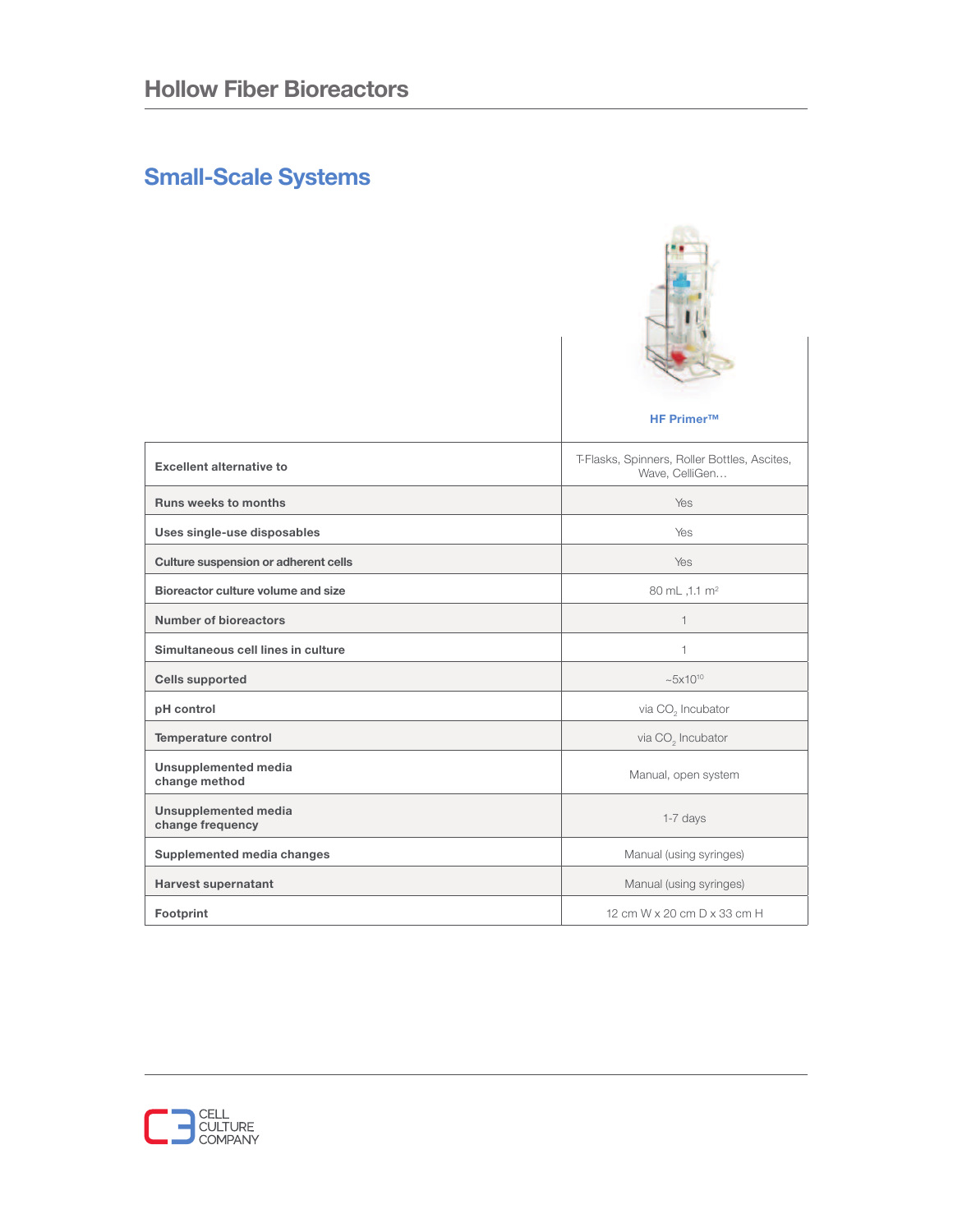# **Pilot-Scale Systems**





**AutovaxID® AcuSyst-MAXIMIZER™**

| <b>Excellent alternative to</b>                                  | Wave, CelliGen, Stirred-Tank Reactors and Others |                                                                                        |  |
|------------------------------------------------------------------|--------------------------------------------------|----------------------------------------------------------------------------------------|--|
| Example fed-batch STR equivalent                                 | 80L                                              | 80L or 160L                                                                            |  |
| <b>Runs weeks to months</b>                                      | Yes                                              |                                                                                        |  |
| Uses single-use disposables                                      | Yes.                                             |                                                                                        |  |
| Culture suspension or adherent cells                             | Yes                                              |                                                                                        |  |
| Bioreactor culture volume and size                               | 160 mL, 2.1 m <sup>2</sup>                       |                                                                                        |  |
| Number of bioreactors                                            | 1 $(2.1 \text{ m}^2)$ or<br>$3(0.5 \text{ m}^2)$ | $1$ or $2$<br>$(2.1 \text{ m}^2)$<br>Also available in 1.5m2 with<br>1 or 2 cartridges |  |
| Simultaneous cell lines in culture                               | $\mathbf{1}$                                     | $\mathbf{1}$                                                                           |  |
| Low-cost R&D Disposables options                                 | Yes                                              | No.                                                                                    |  |
| <b>Cells supported</b>                                           | $-2x10^{11}$                                     | $~10^{11}$                                                                             |  |
| <b>Closed system operation</b>                                   | Yes                                              |                                                                                        |  |
| Automatic Control of: pH, temp.<br>and others                    | Yes                                              |                                                                                        |  |
| Automatic lactate control<br>(automated media feed rate changes) | Yes                                              | <b>No</b>                                                                              |  |
| Integral refrigerator                                            | Yes                                              | No                                                                                     |  |
| 21 CFR Part 11 Compliant                                         | Yes                                              | Not applicable                                                                         |  |
| Touch screen and remote monitor<br>& control capable             | Yes                                              | No                                                                                     |  |
| Footprint                                                        | 51 cm W x 51 cm D x 48 cm H                      | 70 cm W x 66 cm D x 52 cm H                                                            |  |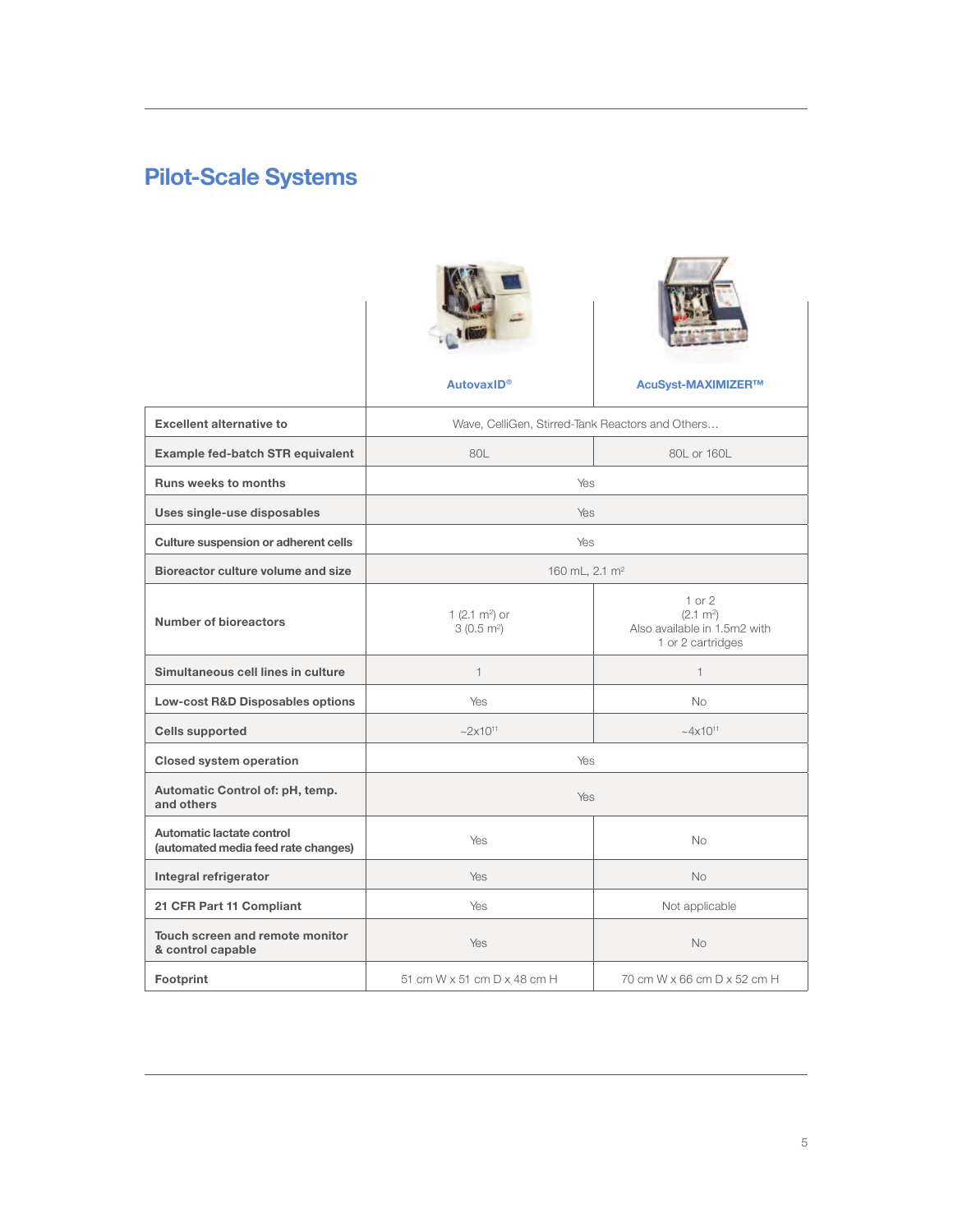# **Production-Scale Systems**



|                                                           | AcuSyst-XCELLERATOR™                                                |  |
|-----------------------------------------------------------|---------------------------------------------------------------------|--|
| <b>Excellent alternative to</b>                           | Stainless Steel Stirred tank bioreactors and Single-Use bioreactors |  |
| Example fed-batch STR equivalent                          | 500-1,600L Depending on Disposable and Usage                        |  |
| <b>Runs weeks to months</b>                               | Yes                                                                 |  |
| Uses single-use disposables                               | Yes                                                                 |  |
| Culture suspension or adherent cells                      | Yes                                                                 |  |
| Bioreactor culture volume and size                        | 160 mL, 2.1 m <sup>2</sup>                                          |  |
| Number of bioreactors per<br>cultureware (the disposable) | $6(2.1 \text{ m}^2)$<br>10 $(2.1 \text{ m}^2)$                      |  |
| Simultaneous cultureware in use                           | $1$ or $2$<br>(One Cultureware Shown in Picture Above)              |  |
| Simultaneous cell lines in culture                        | $1$ or $2$                                                          |  |
| <b>Cells supported</b>                                    | $1-2 \times 10^{12}$                                                |  |
| <b>Closed system operation</b>                            | Yes                                                                 |  |
| Automatic Control of: pH, temp.<br>and others             | Yes                                                                 |  |
| Integral refrigerator                                     | Yes                                                                 |  |
| 21 CFR Part 11 Compliant                                  | Yes                                                                 |  |
| Touch screen and remote monitor<br>& control capable      | Yes                                                                 |  |
| Footprint                                                 | 134 cm W x 85 cm D x 203 cm H                                       |  |

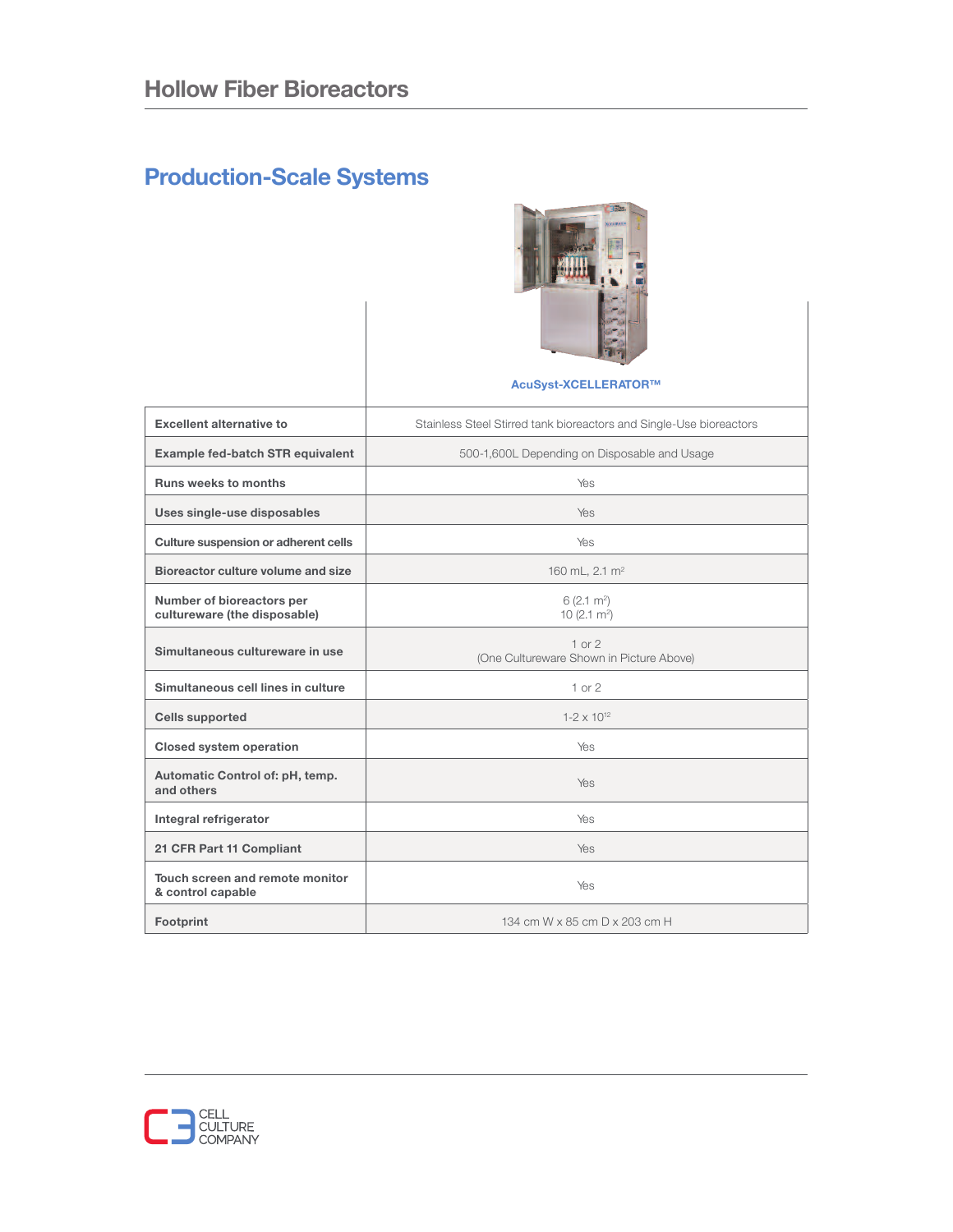#### **Predictable & Linear Scale-Up**

C3's pilot- and production-scale systems all use the same  $2.1 \text{ m}^2$  bioreactor in their single-use disposable cultureware. Once the ICS Perfusion rate, ECS Perfusion rate and Circulation rate to support a single 2.1  $m<sup>2</sup>$  bioreactor are determined, scale-up is a predictable, linear process because multiple 2.1  $m<sup>2</sup>$  bioreactors are run in parallel. An example: A pilot-scale AutovaxID® run using a single 2.1 m<sup>2</sup> bioreactor determines the following steady-state rates for a cell line. A production-scale run in the AcuSyst-XCELLERATOR™ using a cultureware with ten 2.1 m2 bioreactors would be planned to use the following rates:



| Rate                          | AutovaxID <sup>®</sup> | AcuSyst-XCELLERATOR™ |
|-------------------------------|------------------------|----------------------|
| <b>ICS Perfusion, mL/hour</b> | 350                    | 3.500                |
| <b>ECS Perfusion, mL/hour</b> | 9                      | 90                   |
| Circulation, mL/min.          | 400                    | 4.000                |

Photo showing five of the ten bioreactors during a production-scale run in AcuSyst-XCELLERATOR™